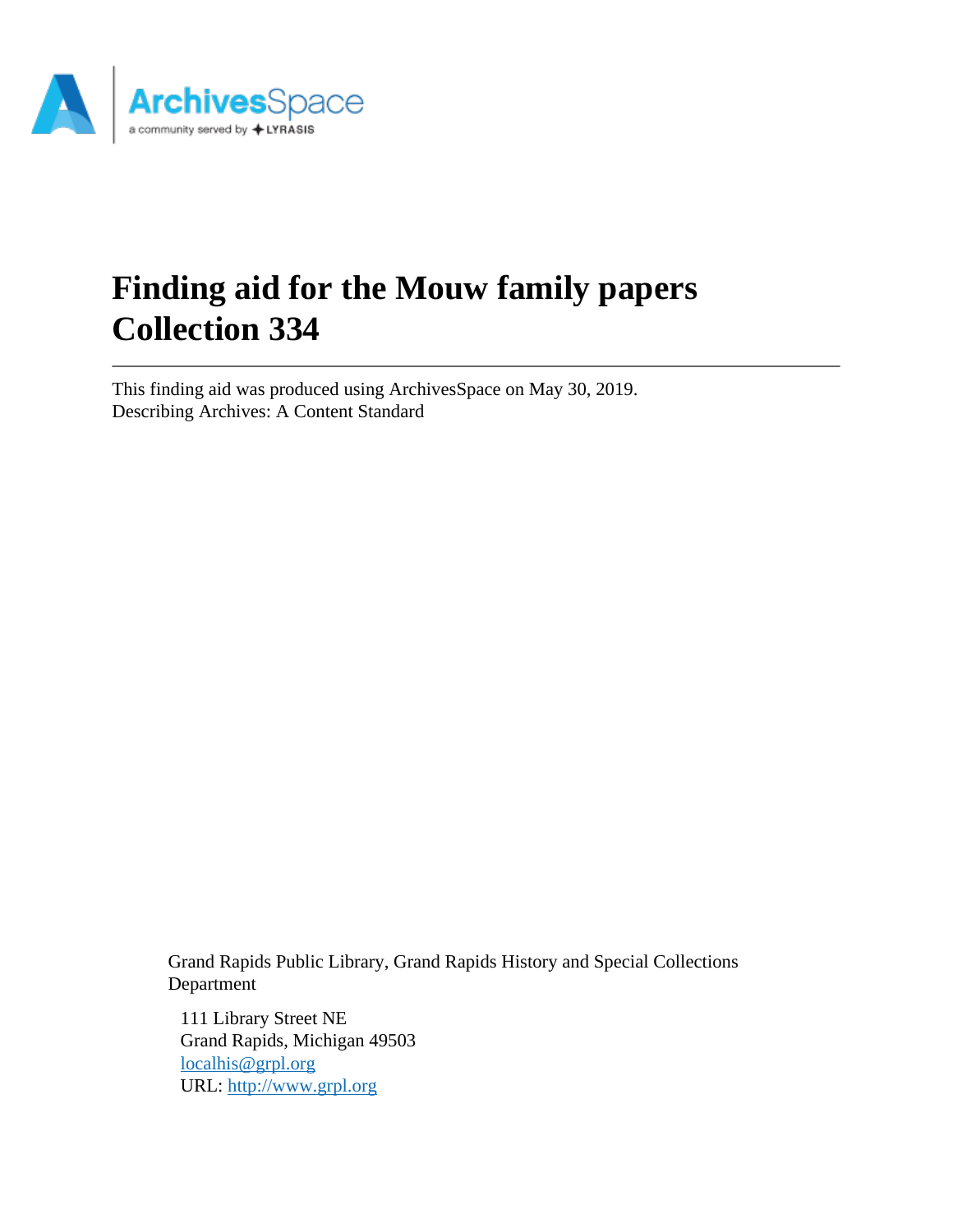## <span id="page-1-0"></span>**Table of Contents**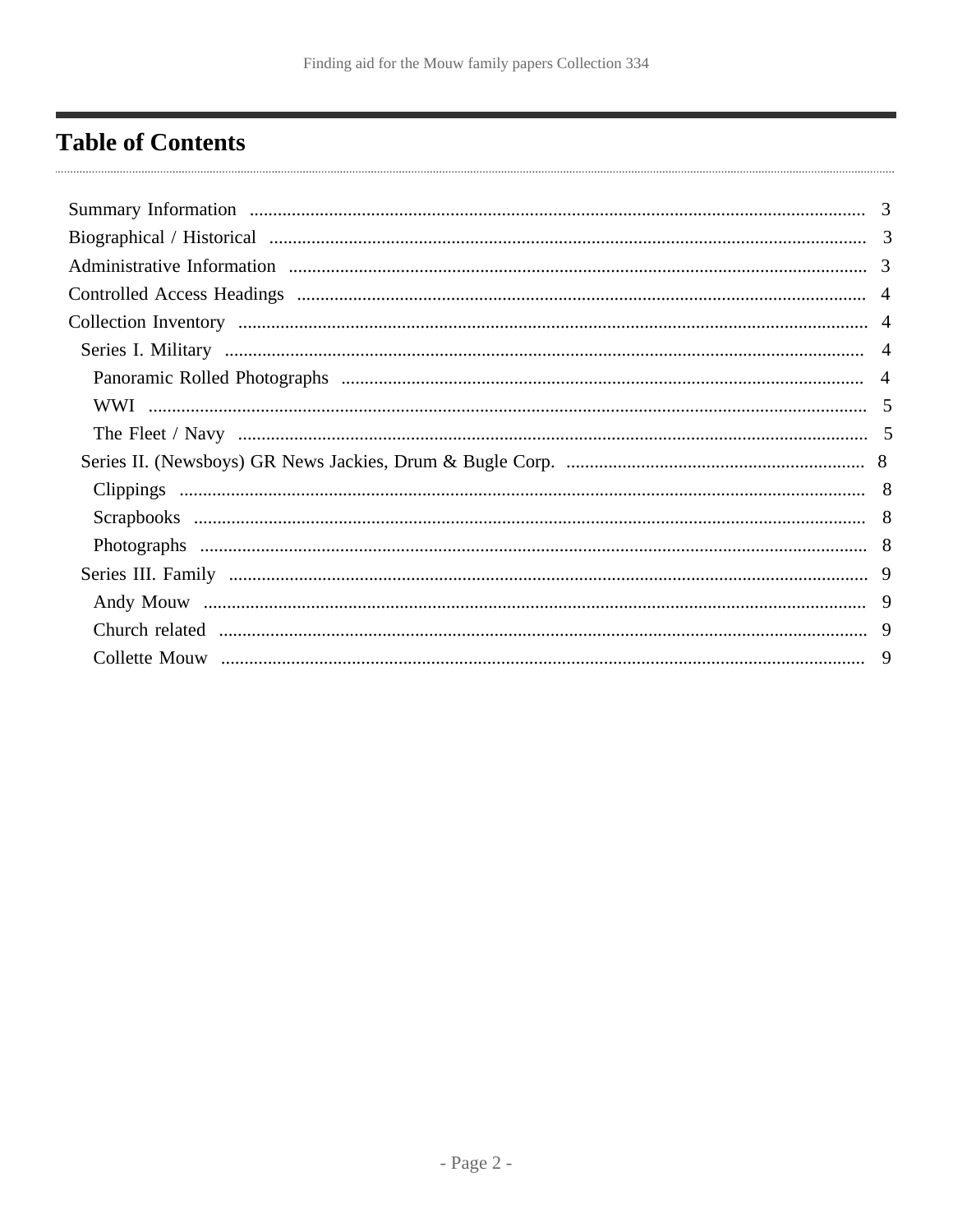## <span id="page-2-0"></span>**Summary Information**

| <b>Repository:</b>                  | Grand Rapids Public Library, Grand Rapids History and Special<br><b>Collections Department</b>                                                                                                                                                                                                                                                                                                                                                                                                          |
|-------------------------------------|---------------------------------------------------------------------------------------------------------------------------------------------------------------------------------------------------------------------------------------------------------------------------------------------------------------------------------------------------------------------------------------------------------------------------------------------------------------------------------------------------------|
| <b>Title:</b>                       | Mouw family papers                                                                                                                                                                                                                                                                                                                                                                                                                                                                                      |
| ID:                                 | Collection 334                                                                                                                                                                                                                                                                                                                                                                                                                                                                                          |
| Date [inclusive]:                   | 1907-1945                                                                                                                                                                                                                                                                                                                                                                                                                                                                                               |
| <b>Physical Description:</b>        | 3.8 Linear Feet Five boxes                                                                                                                                                                                                                                                                                                                                                                                                                                                                              |
| Language of the<br><b>Material:</b> | English                                                                                                                                                                                                                                                                                                                                                                                                                                                                                                 |
| Abstract:                           | The William Mouw family lived in Grand Rapids, Michigan in the<br>early 1900s. The family included three sons: Andrew, John and<br>Cornelius. The family papers relate primarily to the son's involvement<br>in World War I and to Andrew's work with youth and newsboys bands,<br>such as the Grand Rapids News Jackies and the Drum & Bugle Corp.<br>Also included is documentation of College M. Mouw (daughter of<br>Andrew) as editor on the staff of the Wayne University College of<br>Medicine. |

**^** [Return to Table of Contents](#page-1-0)

### <span id="page-2-1"></span>**Biographical / Historical**

Colette M. Mouw was editor on the staff of the Wayne University College of Medicine, and assisted with the preparation of the Norris publication found in this collection.

**^** [Return to Table of Contents](#page-1-0)

### <span id="page-2-2"></span>**Administrative Information**

#### **Publication Statement**

Grand Rapids Public Library, Grand Rapids History and Special Collections Department

111 Library Street NE Grand Rapids, Michigan 49503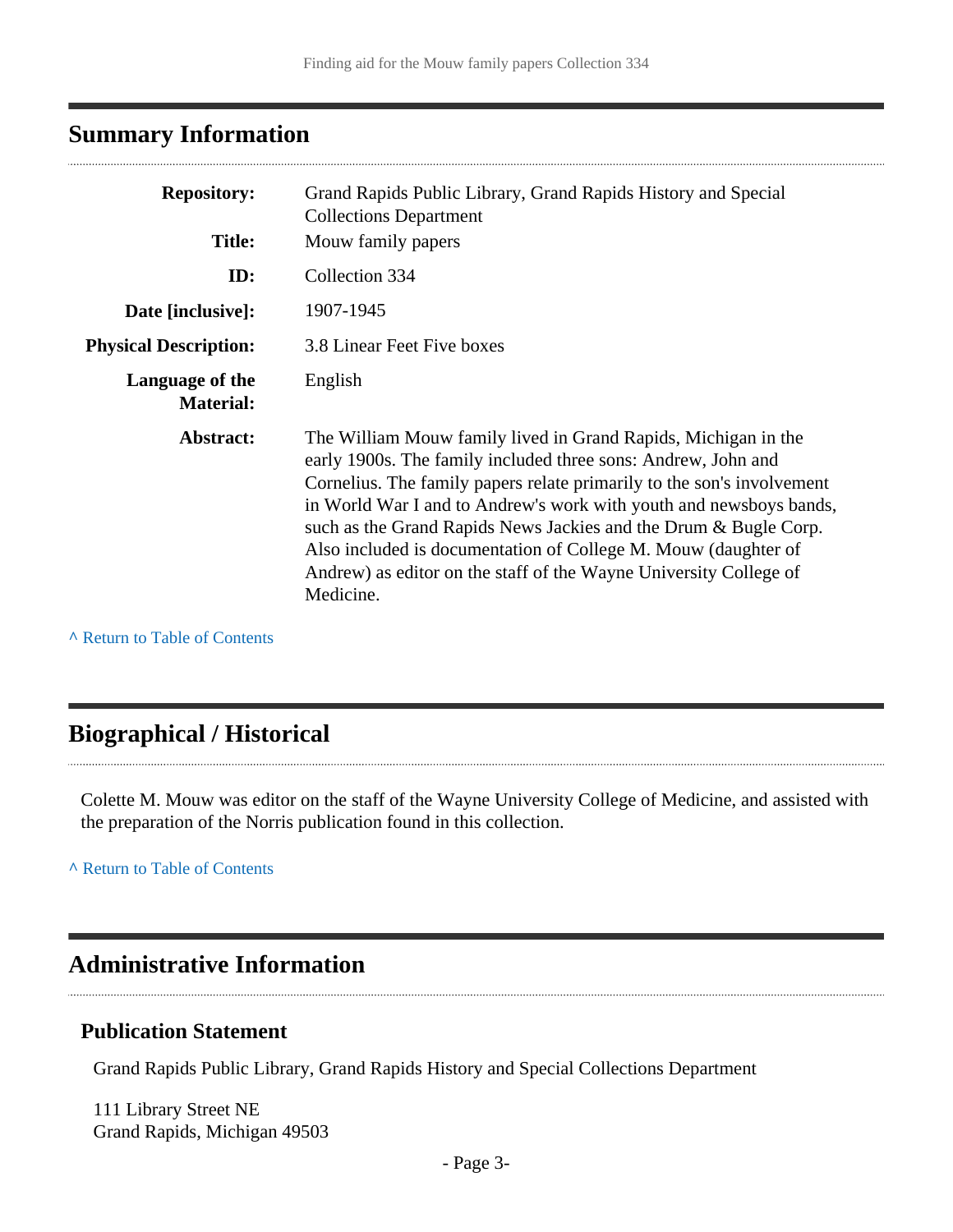[localhis@grpl.org](mailto:localhis@grpl.org) URL:<http://www.grpl.org>

#### **Immediate Source of Acquisition**

Mary Louise Mouw Nolan, accession numbers 2002.061; 2003.075.

#### **^** [Return to Table of Contents](#page-1-0)

### <span id="page-3-0"></span>**Controlled Access Headings**

- Grand Rapids (Mich.) -- History
- World War, 1914-1918
- Paperboys -- Michigan -- Grand Rapids
- family papers

## <span id="page-3-1"></span>**Collection Inventory**

### <span id="page-3-2"></span>**Series I. Military**

#### **Scope and Contents**

Includes items related to World War I, World War II, and Andrew Mouw's time in the navy. Items related to Mouw's service in the navy focus heavily on the Great White Fleet and the fleet's stops in various ports around the world.

#### <span id="page-3-3"></span>**Panoramic Rolled Photographs**

| <b>Title/Description</b>                                                                                                                                | <b>Instances</b> |                     |
|---------------------------------------------------------------------------------------------------------------------------------------------------------|------------------|---------------------|
| 32nd. Michigan Infantry, Col. L.C. Covell, Commanding. Camp<br>Cotton, El Paso, Tex., 1916. J.U. Medley & L. Schulman. El<br>Paso, Tex. (photographers) | Box 5            |                     |
| Co. I. 126 Infantry. Grayling, Mich. 1922. Spenser & Wyckoff,<br>Detroit. Mich.                                                                         | Box 5            |                     |
| 126 HQ, Grayling, Mich. 1927. Wonderful clarity on this photo!<br>To bad their hats cover their faces.                                                  | Box 5            |                     |
| H.G. Co. 126 Inf. Camp Grayling, 1924. Wasson photo. WWI?<br>"Roy Rigdon"—pencil on verso.                                                              | Box 5            |                     |
| Unidentified photo, soldiers, 2 in front with flags.                                                                                                    | Box 4            | Folder <sub>7</sub> |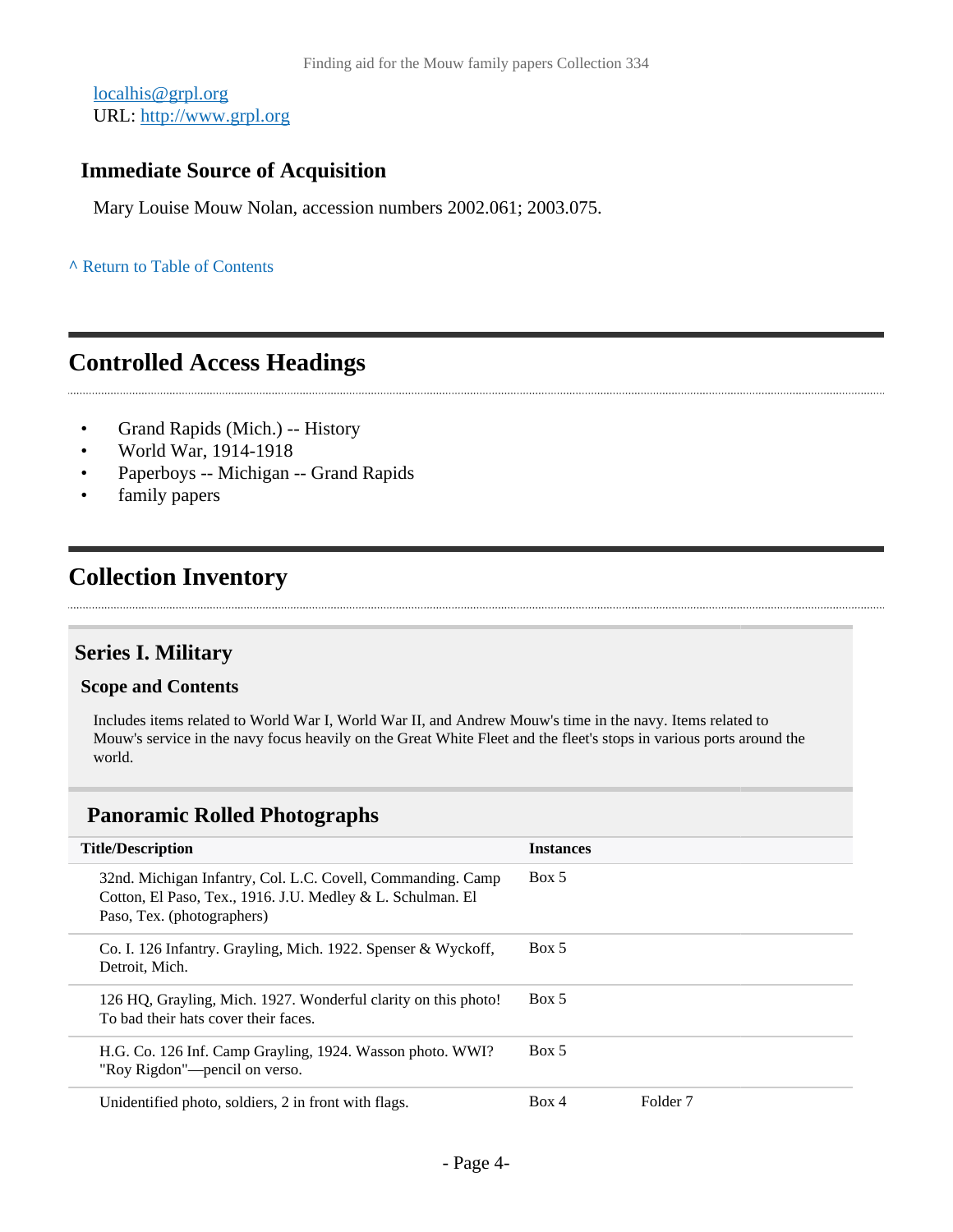### <span id="page-4-0"></span>**WWI**

| <b>Title/Description</b>                                                                                                                                                                                                                                                                                  | <b>Instances</b>  |  |
|-----------------------------------------------------------------------------------------------------------------------------------------------------------------------------------------------------------------------------------------------------------------------------------------------------------|-------------------|--|
| How Grand Rapids Celebrated Peace : a collection of pictures<br>that tells the story  G.R. : Carr-Hutchins-Anderson Co.<br>Photographs of Armistice Celebration.                                                                                                                                          | Folder 1<br>Box 1 |  |
| Newspaper Clipping. "Report Private Mouw Missing: GR<br>member of 114th infantry was in Battle on Oct. 2" John H.<br>Mouw, son of Mr. & Mrs. William Mouw. 24 yr. Old.  Private<br>Casey Mouw, a brother, is also in France. Andy Mouw, director<br>of the Grand Rapids News Jackies, is another brother. | Box 2             |  |
| Newspaper Clipping. "Parents Proud of Youths Who Soon<br>Leave for Border. Image: Mr. & Mrs. William Mouw. Andy,<br>Corneil and John<br><b>Note</b>                                                                                                                                                       | Box 2             |  |
| Listed on envelop:                                                                                                                                                                                                                                                                                        |                   |  |
| GR Press, Nov. 11, 1918<br>$\bullet$<br>GR Herald, April 14, 1918<br>GR Press News, Nov. 11, 1918<br>GR Herald, Nov. 28, 1918                                                                                                                                                                             |                   |  |
| <b>General</b>                                                                                                                                                                                                                                                                                            |                   |  |
| Listed on envelop:                                                                                                                                                                                                                                                                                        |                   |  |
| $\mathbf{1}$<br>GR Press, Nov. 11, 1918<br>$\overline{c}$<br>GR Herald, April 14, 1918<br>GR Press News, Nov. 11, 1918<br>3<br>$\overline{4}$<br>GR Herald, Nov. 28, 1918                                                                                                                                 |                   |  |
| The Fleet / Navy                                                                                                                                                                                                                                                                                          |                   |  |

## <span id="page-4-1"></span>**Ship Photographs / Misc. Navy Items**

| <b>Title/Description</b>                                                                                                                           | <b>Instances</b> |                     |  |
|----------------------------------------------------------------------------------------------------------------------------------------------------|------------------|---------------------|--|
| "The San Joaquin Valley of California." Southern Pacific<br>Publications, San Francisco, California. Southern Pacific<br>Railroad Co., circa 1908. | Box 1            | Folder <sub>2</sub> |  |
| <b>Biographical / Historical</b>                                                                                                                   |                  |                     |  |
| Item lists Fresno as "36 years old" and Fresno was<br>founded in 1872. This is the source of the date used.                                        |                  |                     |  |
| Navy Guide to Cavite and Manila : a practical guide and<br>beautiful souvenir. For Free Distribution in the Fleet, circa<br>1900.                  | Box 1            | Folder 3            |  |
| Manila : the Pearl of the Orient.                                                                                                                  | Box 1            | Folder 3            |  |
| $\mathbf{v}$                                                                                                                                       |                  |                     |  |

White envelop with fragile clippings of above article.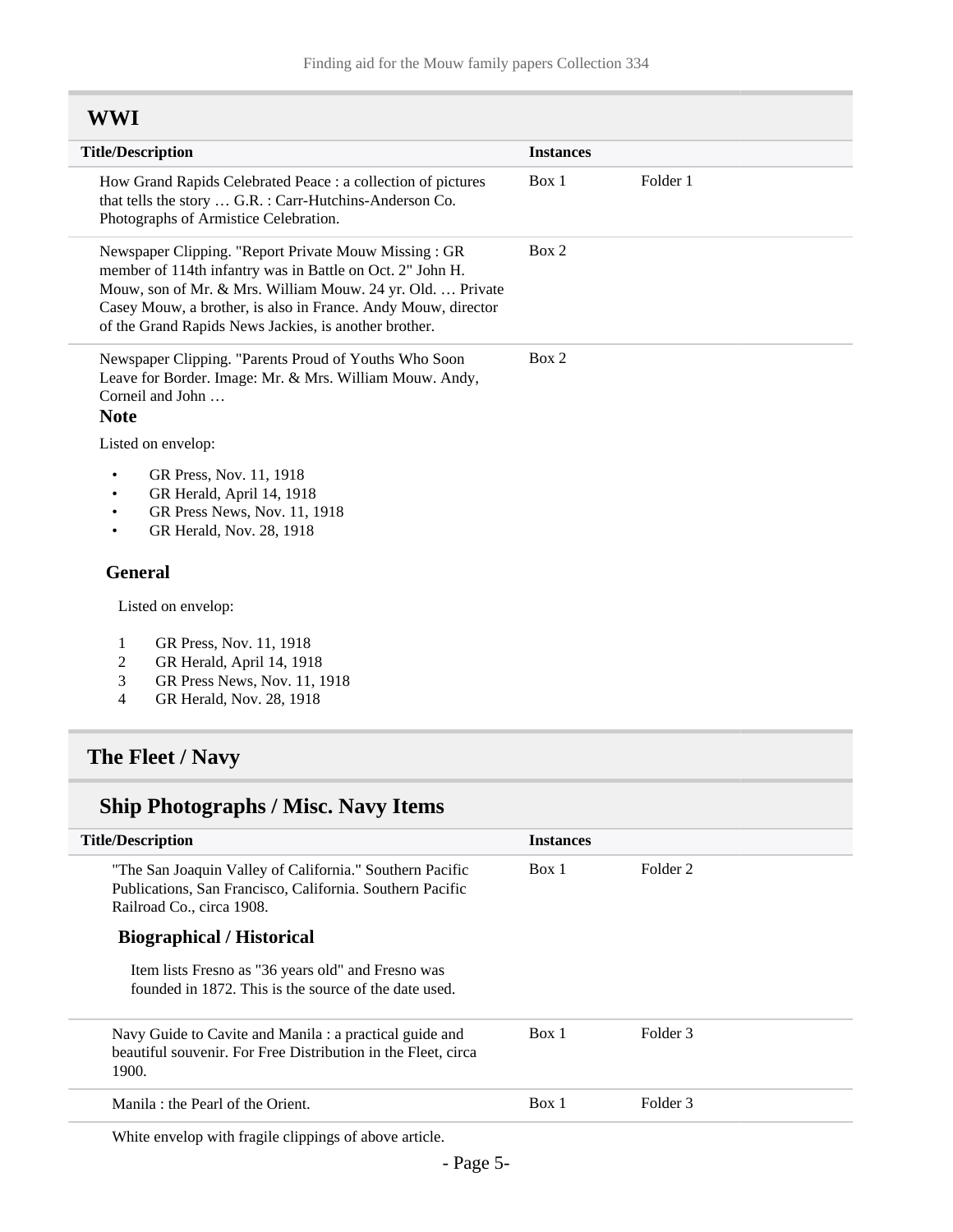|                                                                                                                                                                                    | Box 4 | Folder <sub>6</sub> |
|------------------------------------------------------------------------------------------------------------------------------------------------------------------------------------|-------|---------------------|
| 6 b/w identified photos including Andrew Mouw                                                                                                                                      | Box 1 | Folder <sub>8</sub> |
| Photograph. U.S.S. Alabama (BB-8), pictured with crew, circa<br>1900.                                                                                                              | Box 4 | Folder 2            |
| <b>Biographical / Historical</b>                                                                                                                                                   |       |                     |
| Andrew Mouw served aboard the U.S.S. Alabama. See<br>the Grand Rapids Press, April 1, 1908, page 8 for a list<br>of West Michigan men and the ships they served on.                |       |                     |
| Photograph. U.S.S. Alabama (BB-8), in drydock with<br>yardworkers aboard, circa 1900.                                                                                              | Box 4 | Folder 2            |
| Photograph. U.S.S. Kansas (BB-21), pictured with crew, circa<br>1907.                                                                                                              | Box 4 | Folder 1            |
| Newspaper Clipping. Grand Rapids Press. "Admiral Bob<br>Evans Tells Press Readers of Christmas Day with the Great<br>Fleet," 1907-12-25.                                           | Box 4 | Folder <sub>6</sub> |
| Newspaper Clipping. Grand Rapids Press. Gives list of names,<br>including Andrews Mouw / Alabama & Frank Mouw / Rhode<br>Island, and several others from Grand Rapids, 1908-04-01. | Box 4 | Folder 6            |
| Photocopy of broadside. "Welcome American Sailors. Moving<br>Pictures. Cinematographe Avenida, Central Avenue N. 155                                                               | Box 1 | Folder 13           |

## **South & Central American Visit, 1908**

| <b>Title/Description</b>                                                        | <b>Instances</b> |           |
|---------------------------------------------------------------------------------|------------------|-----------|
| Lembraca de Sao Paulo [commercial photo album]                                  | Box 1            | Folder 11 |
| Map of Mexico / compliments of W.G. Walz Co.                                    | Box 1            | Folder 11 |
| Welcome American Seaman, Rio De Janeiro, Jannary, 1908                          | Box 1            | Folder 11 |
| Racilities for American Seamen, on shore leave in Rio de<br>Janeiro, Jan. 1908. | Box 1            | Folder 11 |

## **Admiral Evans Fleet & SW US Visit**

| <b>Title/Description</b>                                                                                   | <b>Instances</b> |           |  |
|------------------------------------------------------------------------------------------------------------|------------------|-----------|--|
| Santa Barbara Flower Festival, Apr. 25-30, 1908                                                            | Box 1            | Folder 14 |  |
| San Francisco : A vistor's Guide. [folding]                                                                | Box 1            | Folder 14 |  |
| A Little Journal to Ancient YSLETA : Rio Grande Valley<br>Traction Co. [folded]                            | Box 1            | Folder 14 |  |
| Official Program.  Evans Fleet Celebration. San Diego,<br>Calif. Apr. 14-18, 1908                          | Box 1            | Folder 14 |  |
| Entertainment Program. 14,000 enlisted men of Admiral<br>Evans' Fleet. Los Angeles, Calif. 1908 (2 copies) | Box 1            | Folder 14 |  |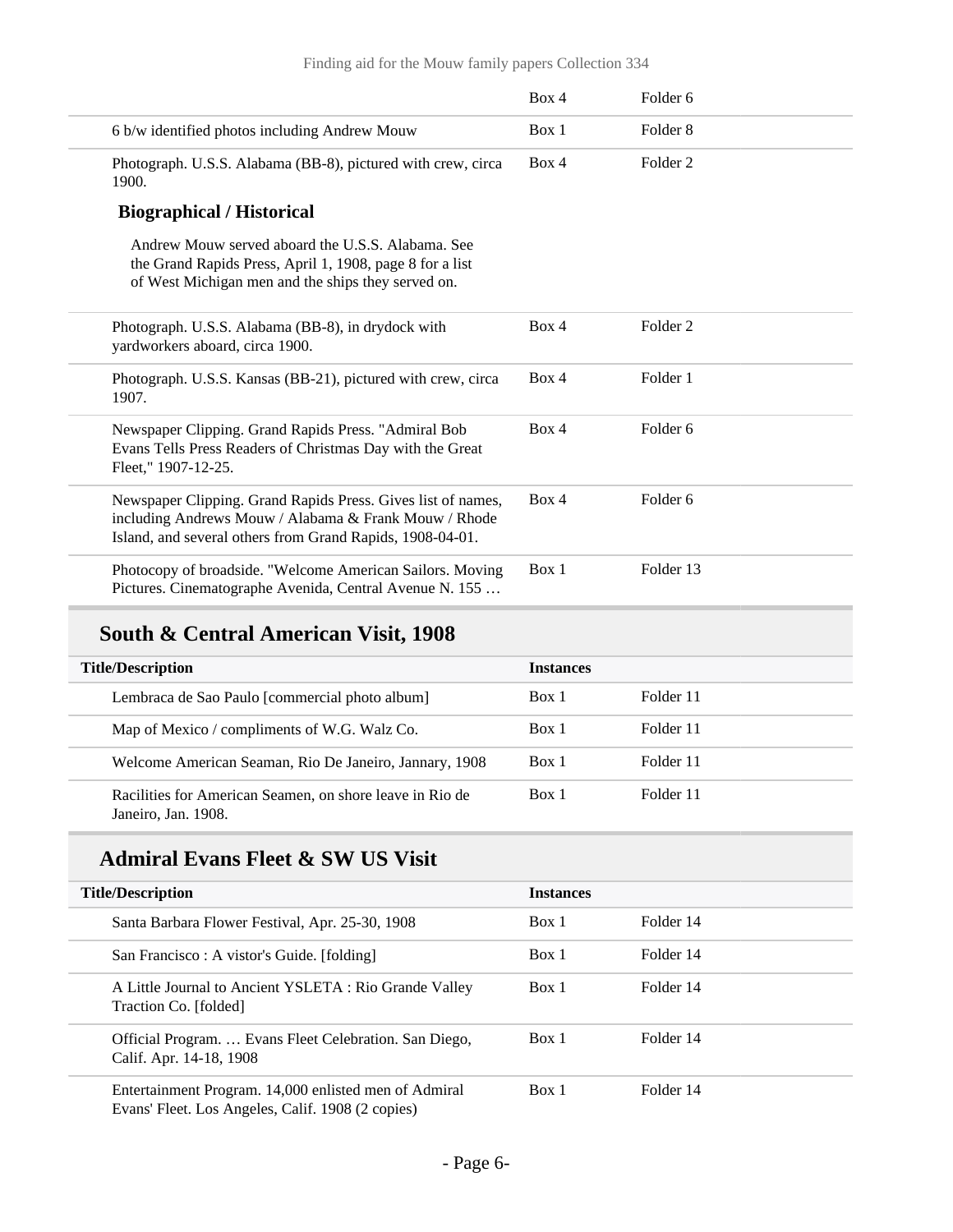| <b>Australia / New Zealand Visit</b> |  |  |  |
|--------------------------------------|--|--|--|
|--------------------------------------|--|--|--|

| <b>Title/Description</b>                                                                                                                                                         | <b>Instances</b> |           |  |
|----------------------------------------------------------------------------------------------------------------------------------------------------------------------------------|------------------|-----------|--|
| Franco-British Exhibition, London, 1908. Rural New South<br>Wales. Australia.                                                                                                    | Box 1            | Folder 15 |  |
| Official Programm : visit of the American Fleet to New<br>Zealand, Auckland, Aug. 1908.                                                                                          | Box 1            | Folder 15 |  |
| Souvenir of the Visit of the American Fleet to New Zealand,<br>Auckland, Aug. 1908.                                                                                              | Box 1            | Folder 15 |  |
| The Rotomahana Round Trip. Issued by the New Zealand<br>Government Dept. of Tourist & Health Resorts. 1907.                                                                      | Box 1            | Folder 15 |  |
| A Welcome to New South Wales, Australia, for the United<br>State Fleet, Aug. 1908.                                                                                               | Box 1            | Folder 15 |  |
| Visit of the Fleet of the United State of American:<br>Programme for Sydney, 20-27 August, 1907 / Issued by the<br>Commonwealth Government. [Nice Art Nouvean usage on<br>cover] | Box 1            | Folder 15 |  |
| Making a Home in New Zealand : the Story of a Successful<br>Emigrant (2 copies)                                                                                                  | Box 1            | Folder 15 |  |
| <b>Postcards</b>                                                                                                                                                                 |                  |           |  |
| <b>Title/Description</b>                                                                                                                                                         | <b>Instances</b> |           |  |
| Postcards. Images of American Pre-Dreadnoughts / Armored<br>Cruisers at sea.                                                                                                     | Box 1            | Folder 12 |  |
| <b>Programs/Menus for Events, 1907-1908</b>                                                                                                                                      |                  |           |  |
| <b>Title/Description</b>                                                                                                                                                         | <b>Instances</b> |           |  |
| Farewell Reception by the Crew of U.S.S. Vermont, July 4,<br>1908, San Francisco, Calif.                                                                                         | Box 1            | Folder 9  |  |
| Banquet to the United States of American Fleet, Sydney Town<br>Hall, 23rd August, 1908. Cover loose.                                                                             | Box 1            | Folder 9  |  |
| Grand Rehearsal by Vandeville Performers of the U.S.S.                                                                                                                           | Box 1            | Folder 9  |  |

- Page 7-

Thanksgiving. U.S.S. Alabama, Flagship, 1907. Box 1 Folder 9

#### Box 1 Folder 7

Box 1 Folder 10

Official Program for the Reception of the American Fleet at Yokohama and Tokya. [Tokyo] Oct. 17-24, 1908 / issued by the Japanese Reception Committee, 1908-10-17 - 1908-10-24.

**Title/Description Instances**

Alabama, Apr. 8, 1908 at Magdalena Bay, Mexico (2)

Enlisted Men of the Atlantic Fleet. Attention … Cooke &

Christiance, Printers, 1148 2nd St.

**Asia Visit**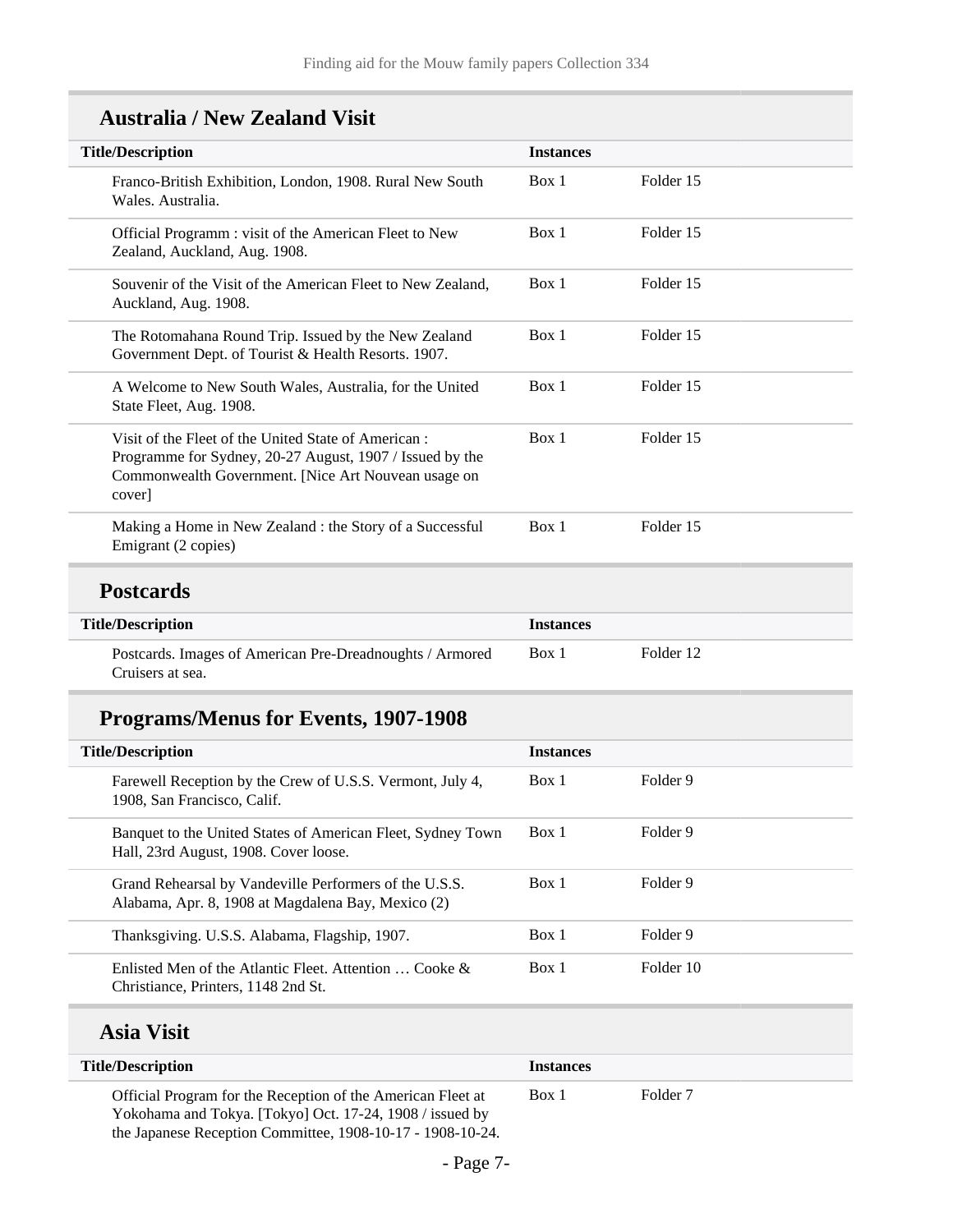The Naval Y.M.C.A. Welcomes the Battleship Fleet to Manila. [flyer], n.d. Box 1 Folder 7 **Our Mascot. Navy [serial] Title/Description Instances** v. 1, no. 3, Mar. 1908 Box 1 Folder 5 v. 1, no. 1, Jan. 1908 Box 1 Folder 5

#### **^** [Return to Table of Contents](#page-1-0)

### <span id="page-7-0"></span>**Series II. (Newsboys) GR News Jackies, Drum & Bugle Corp.**

### <span id="page-7-1"></span>**Clippings**

<span id="page-7-3"></span><span id="page-7-2"></span>

| <b>Title/Description</b>                                                                                                                                                                                                                                                                     | <b>Instances</b> |           |
|----------------------------------------------------------------------------------------------------------------------------------------------------------------------------------------------------------------------------------------------------------------------------------------------|------------------|-----------|
| Andy / Andrew Mouw clippings & photocopies of clippings                                                                                                                                                                                                                                      | Box 1            | Folder 16 |
| <b>Scrapbooks</b>                                                                                                                                                                                                                                                                            |                  |           |
| <b>Title/Description</b>                                                                                                                                                                                                                                                                     | <b>Instances</b> |           |
| Ideal Scrapbook with loose cover. Includes clippings, numerous<br>photos, flimsy folded newsprint sign for camp, oversized<br>broadside / folded, Saramac broadside, ephemera, loose items,<br>correspondence, RE GR News Drum & Bugle Corps, GR News<br>Jackies, newsboys. WWI fundraising. | Box 3            |           |
| Tall Ideal Scrapbook with loose covers. Clippings, photos,<br>ephemera, broadsides, tickets, programs, correspondence,<br>Michigan Kiwanian, GR Press, GR Herald Zouaves Bugle Corp.<br>1920's. Many loose items, including photos in a rusty paperclip.                                     | $Box$ 3          |           |
| Unprocessed Newsboy / Herald Photos & Ephemera                                                                                                                                                                                                                                               | Box 3            |           |
| <b>Photographs</b>                                                                                                                                                                                                                                                                           |                  |           |
| <b>Title/Description</b>                                                                                                                                                                                                                                                                     | <b>Instances</b> |           |
| Photograph. Drum & Bugle Corps/Boyscouts, Andy Mouw<br>center, n.d.                                                                                                                                                                                                                          | Box 4            | Folder 4  |
| Photograph. Drum & Bugle Corps/Boyscouts, Andy Mouw top<br>left, n.d.                                                                                                                                                                                                                        | Box 4            | Folder 4  |
| Photograph. Drum & Bugle Corps/Boyscouts, n.d.                                                                                                                                                                                                                                               | Box 4            | Folder 4  |
| Photograph. News Jackies, the Drum & Bugle Corps of the<br>Grand Rapids News, on parade, Andrew Mouw conducting,<br>1919-05-30.                                                                                                                                                              | Box 4            | Folder 5  |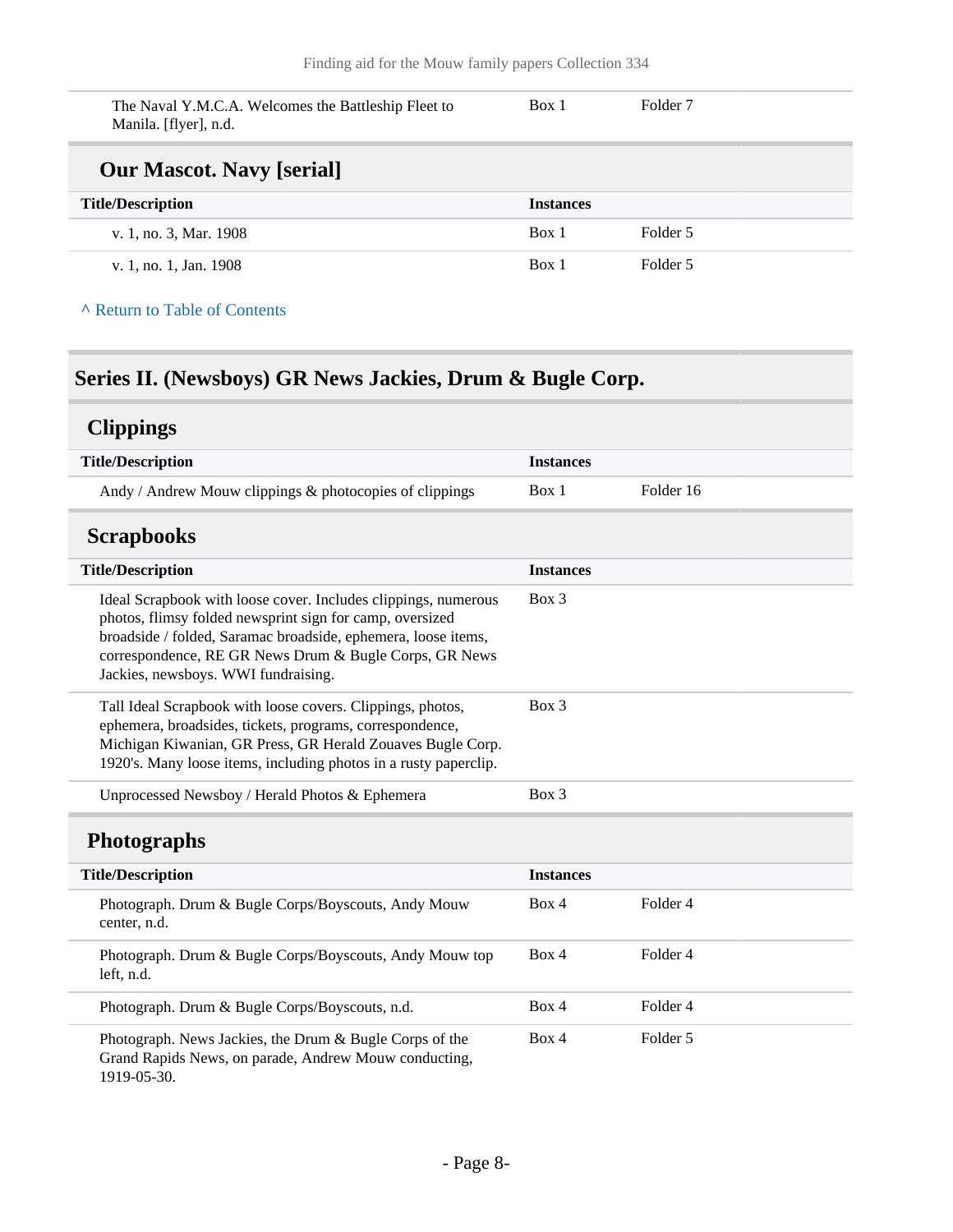| Photograph. News Jackies, the Drum & Bugle Corps of the<br>Grand Rapids News, group photo, Andrew Mouw conducting,<br>1919-05-30. | Box 4 | Folder 5             |
|-----------------------------------------------------------------------------------------------------------------------------------|-------|----------------------|
| Photograph. "School Days," Cast on Stage. Michigan Soldiers'<br>Home, North Park, Grand Rapids, Michigan, circa 1913.             | Box 4 | Folder 5             |
| Photograph. News Jackies, the Drum & Bugle Corps of the<br>Grand Rapids News, Andy Mouw third row, farthest right, n.d.           | Box 4 | Folder 5             |
| Photo Postcards, military camp life / Newsboys. WWI Era.                                                                          | Box 1 | Folder 17            |
| Newsboys/Military. Photo Postcards, circa 1910.                                                                                   | Box 1 | Folder 18            |
| Photographs. National Guard and Navy Photographs. 12 Images.                                                                      | Box 1 | Folder 19            |
| Photographs. News Jackies on parade / "Grand Rapids News"<br>Band at Shelby, 4th Liberty Loan.                                    | Box 1 | Folder 21            |
| Photograph. Large oversized photo on board of GR News<br>Jackies, Drum & bugle                                                    | Box 4 | Folder 3             |
| Photographs. Miscellaneous Travel Photos, 1916                                                                                    | Box 1 | Folder <sub>22</sub> |
| Photograph. Oversized on board. The On To Washington<br>Bunch, 1913-03-02.                                                        | Box 2 |                      |

#### **^** [Return to Table of Contents](#page-1-0)

## <span id="page-8-0"></span>**Series III. Family**

<span id="page-8-1"></span>

| <b>Andy Mouw</b> |  |
|------------------|--|
|------------------|--|

| <b>Title/Description</b>                           | <b>Instances</b> |           |
|----------------------------------------------------|------------------|-----------|
| 3 civilian photos, upholsters, including Andy Mouw | Box 1            | Folder 20 |

## <span id="page-8-2"></span>**Church related**

| <b>Title/Description</b>                                                                                                               | <b>Instances</b> |          |
|----------------------------------------------------------------------------------------------------------------------------------------|------------------|----------|
| The Voice of the Lord in the Garden / by Agnes E. Weston.<br>Royal Sailor's Rests. Portsmouth and Devonport. Sept. 1907<br>[From YMCA] | Box 1            | Folder 6 |
| Epworth Methodist Episopal Church, South. Norfolk, Virginia.<br>[Service program]                                                      | Box 1            | Folder 6 |
| <b>Collette Mouw</b>                                                                                                                   |                  |          |
| <b>Title/Description</b>                                                                                                               | <b>Instances</b> |          |
| The Medical Science Center of Wayne University / by Edgar                                                                              | Box 6            |          |

<span id="page-8-3"></span>Hughes Norris. Detroit, Mi., 1943-07-07.

- Page 9-